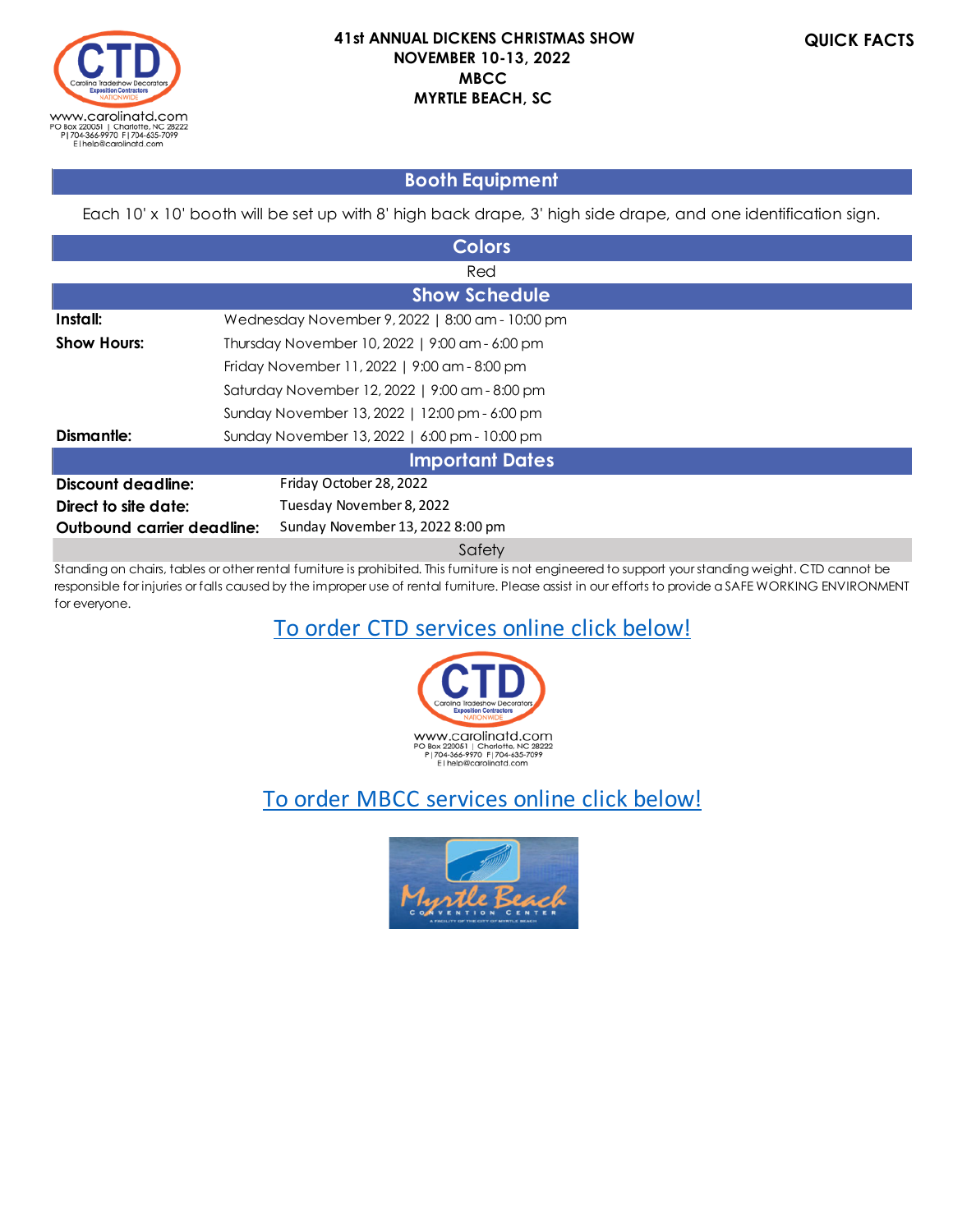

| Company Name:       | Email:     | $\sqrt{\text{Booth}}$ # (s) |
|---------------------|------------|-----------------------------|
| Address:            | Phone:     |                             |
| City / State / Zip: | Mobile:    |                             |
| Contact Name:       | Signature: |                             |

#### **Payment Terms & Conditions**

Carolina Tradeshow Decorators required payment in full with your order. If you wish to charge your orders to your credit card, please complete the information below and submit with your initial order. Subsequent orders will automatically be charged to the same account number. If you claim tax exempt status you must send us a copy of your tax exempt certificate issued by the federal government or state in which the event is taking place.

#### **Third Party Authorization**

We understand and agree that we, the exhibiting firm, are ultimately responsible for payment of charges incurred. In the event the third party named below does not make payment, such charges will be presented to the exhibiting firm, and exhibiting firm will make payment to CTD prior to the close of the show. (Signature required below.)

| Third Party:        | Email:     |
|---------------------|------------|
| Billing Address:    | Phone:     |
| City / State / Zip: | Mobile:    |
| Contact Name:       | Signature: |

#### **Please fill out credit card info below:**

#### We accept Cash, Check, American Express, MasterCard and Visa and Discover.

| Account#             | <b>Exp Date</b> | Security Code |  |  |  |
|----------------------|-----------------|---------------|--|--|--|
| Cardholder Name      | Signature       |               |  |  |  |
| Card Billing Address |                 |               |  |  |  |
| City                 | State           | Zip           |  |  |  |
| Phone                | Mobile          |               |  |  |  |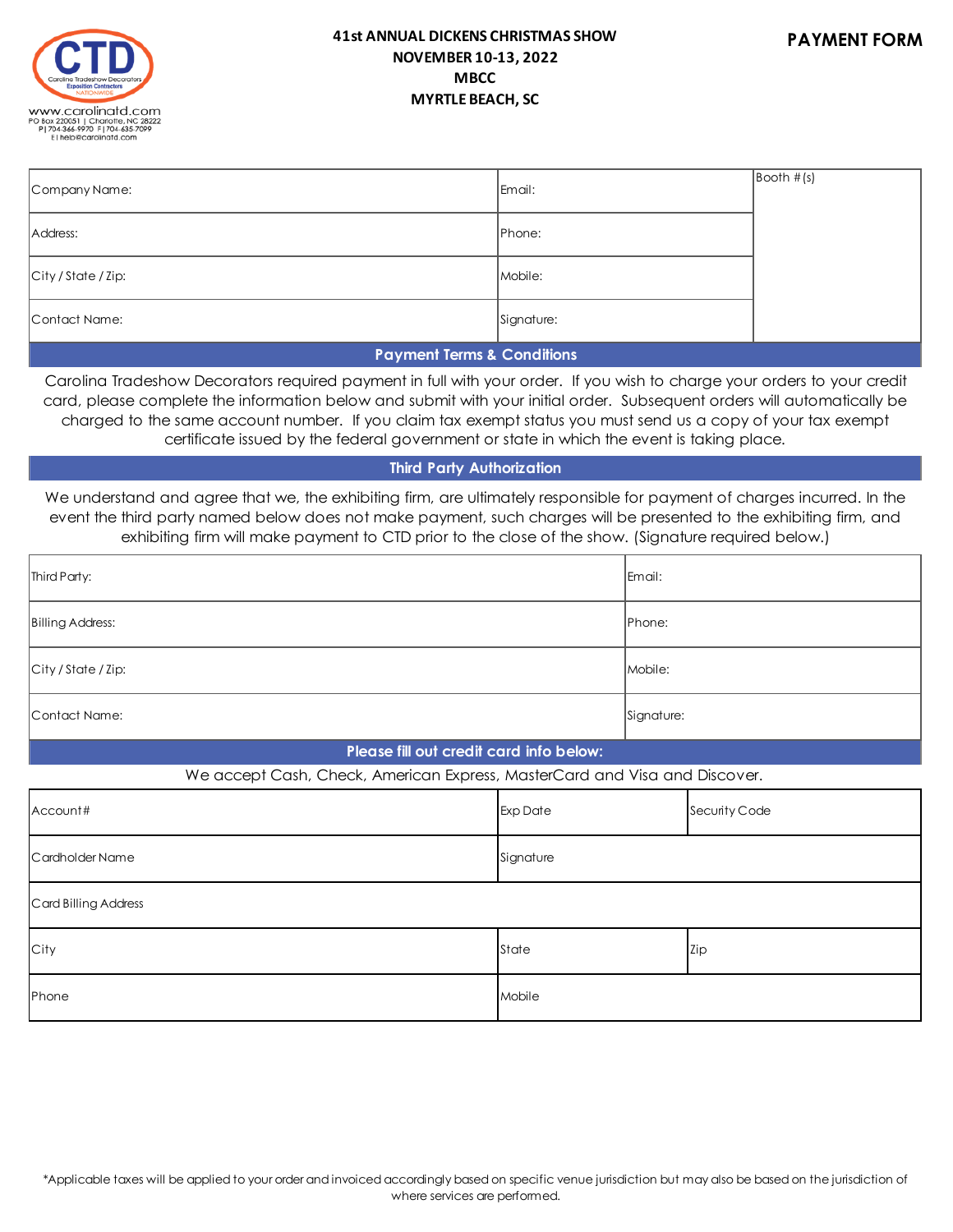

**CARPET RENTAL**

**DEADLINE DATE: OCTOBER 28, 2022**

| Company Name:                                                                |                                   | Email:     |          |                   | $\sqrt{$ Booth $\#(s)$ |  |
|------------------------------------------------------------------------------|-----------------------------------|------------|----------|-------------------|------------------------|--|
| Address:                                                                     |                                   | Phone:     |          |                   |                        |  |
| City / State / Zip:                                                          |                                   | Mobile:    |          |                   |                        |  |
| Contact Name:                                                                |                                   | Signature: |          |                   |                        |  |
| Qty                                                                          | Description                       | Color      |          | Discount Standard | Total                  |  |
|                                                                              | <b>Standard Carpet Selections</b> |            |          |                   |                        |  |
|                                                                              | 10' x 10' Carpet                  |            | \$102.00 | \$132.60          |                        |  |
|                                                                              | 10' x 20' Carpet                  |            | \$202.00 | \$262.60          |                        |  |
|                                                                              | 10' x 30' Carpet                  |            | \$303.00 | \$393.90          |                        |  |
|                                                                              | 10' x 40' Carpet                  |            | \$425.00 | \$552.50          |                        |  |
|                                                                              | <b>Custom Carpet Selections</b>   |            |          |                   |                        |  |
|                                                                              | Standard Carpet - per square foot |            | \$4.80   | \$6.24            |                        |  |
|                                                                              | Please enter dimensions here ->   |            |          |                   |                        |  |
|                                                                              | <b>Plush Carpet</b>               |            |          |                   |                        |  |
|                                                                              | Plush Carpet - per square foot    |            | \$6.72   | \$8.74            |                        |  |
|                                                                              | Please enter dimensions here ->   |            |          |                   |                        |  |
|                                                                              | <b>Padding &amp; Visqueen</b>     |            |          |                   |                        |  |
|                                                                              | Padding - per square foot         |            | \$0.75   | \$0.98            |                        |  |
| Please enter dimensions here ->                                              |                                   |            |          |                   |                        |  |
|                                                                              | Visqueen - per square foot        |            | \$1.00   | \$1.30            |                        |  |
|                                                                              | Please enter dimensions here ->   |            |          |                   |                        |  |
|                                                                              |                                   |            |          | Subtotal:         |                        |  |
| Color Options:                                                               |                                   |            |          | Total:            |                        |  |
| Right Rive L Rive Law L Red L Rurgundy L Gray L Teal L Gold L Burnie LTuxedo |                                   |            |          |                   |                        |  |

Black | Blue | Blue Jay | Red | Burgundy | Gray | Teal | Gold | Purple |Tuxedo

*Equipment is provided on a rental basis and remains property of CTD. No credit will be issued after close of show. Items ordered and delivered, but subsequently cancelled will be charged at 50% of the price.*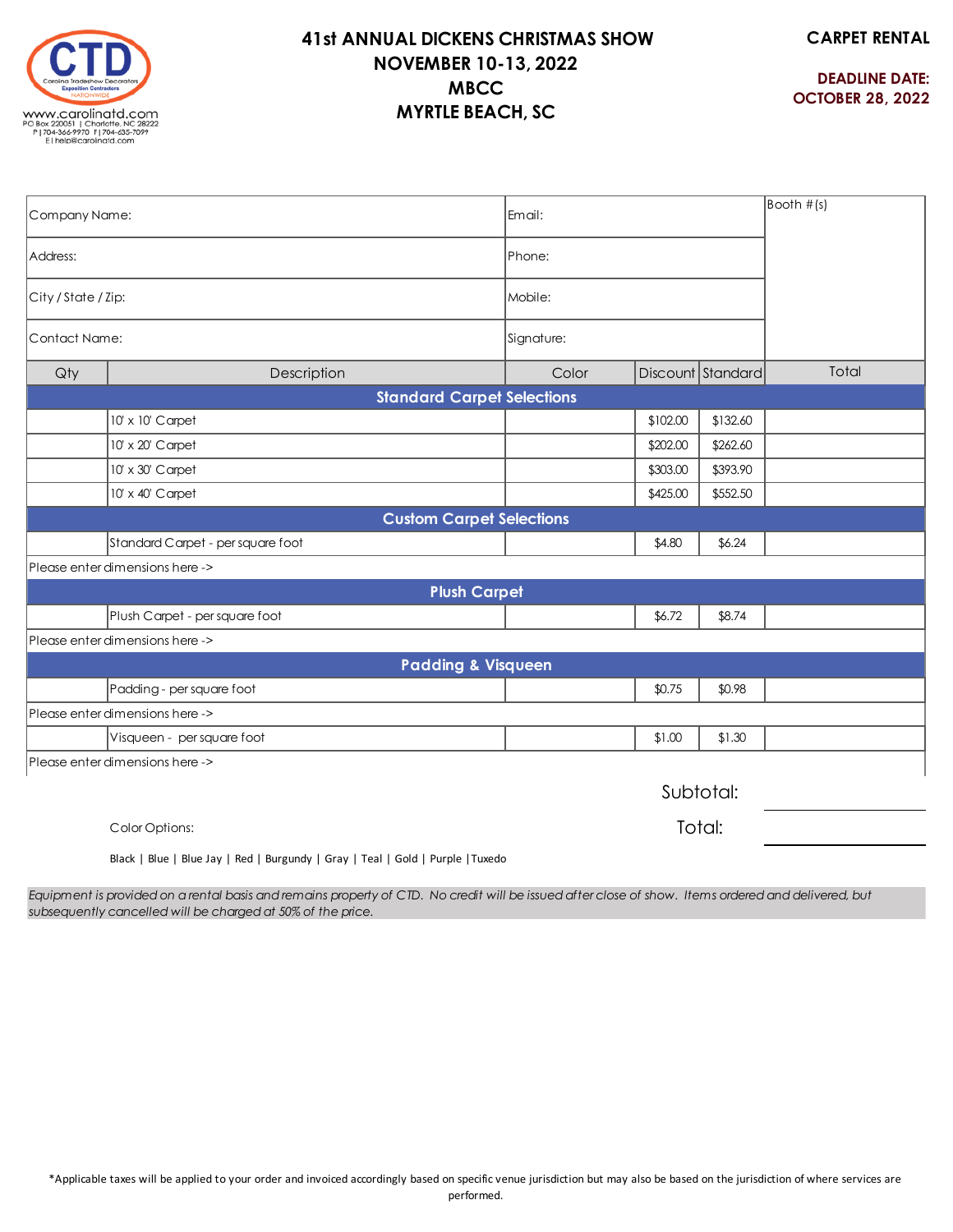**TABLE RENTAL**



## **41st ANNUAL DICKENS CHRISTMAS SHOW NOVEMBER 10-13, 2022 MBCC MYRTLE BEACH, SC**

**DEADLINE DATE: OCTOBER 28, 2022**

| Company Name:       |                                                  | Email:                          |          |                   | $\sqrt{300}$ Booth #(s) |
|---------------------|--------------------------------------------------|---------------------------------|----------|-------------------|-------------------------|
| Address:            |                                                  | Phone:                          |          |                   |                         |
| City / State / Zip: |                                                  | Mobile:                         |          |                   |                         |
| Contact Name:       |                                                  | Signature:                      |          |                   |                         |
| Qty                 | Description                                      | Color                           |          | Discount Standard | Total                   |
|                     |                                                  | <b>Draped Tables</b>            |          |                   |                         |
|                     | $2' \times 4' \times 30'$ draped table   3 sides |                                 | \$71.00  | \$92.30           |                         |
|                     | $2' \times 6' \times 30'$ draped table   3 sides |                                 | \$90.00  | \$117.00          |                         |
|                     | $2' \times 8' \times 30'$ draped table   3 sides |                                 | \$110.00 | \$143.00          |                         |
|                     | $2' \times 4' \times 40'$ draped table   3 sides |                                 | \$90.00  | \$117.00          |                         |
|                     | $2' \times 6' \times 40'$ draped table   3 sides |                                 | \$112.00 | \$145.60          |                         |
|                     | $2' \times 8' \times 40'$ draped table   3 sides |                                 | \$125.00 | \$162.50          |                         |
|                     |                                                  | <b>Forth Side Table Draping</b> |          |                   |                         |
|                     | 30" high skirting                                |                                 | \$30.00  | \$39.00           |                         |
|                     | 40" high skirting                                |                                 | \$40.00  | \$52.00           |                         |
|                     |                                                  | <b>Undraped Tables</b>          |          |                   |                         |
|                     | $2' \times 4' \times 30'$ undraped table         |                                 | \$24.00  | \$31.20           |                         |
|                     | $2' \times 6' \times 30'$ undraped table         |                                 | \$34.00  | \$44.20           |                         |
|                     | $2' \times 8' \times 30'$ undraped table         |                                 | \$38.00  | \$49.40           |                         |
|                     | 2' x 4' x 40' undraped table                     |                                 | \$34.00  | \$44.20           |                         |
|                     | $2' \times 6' \times 40'$ undraped table         |                                 | \$44.00  | \$57.20           |                         |
|                     | 2' x 8' x 40" undraped table                     |                                 | \$47.00  | \$61.10           |                         |
|                     |                                                  | <b>Pedestal Tables</b>          |          |                   |                         |
|                     | 30" x 30" round table with black spandex cover   |                                 | \$57.00  | \$74.10           |                         |
|                     | 30" x 40" round table with black spandex cover   |                                 | \$68.00  | \$88.40           |                         |

Subtotal:

Skirt Color Options:

Total:

Black | Blue | Red | Burgundy | Gray | Teal | Gold | Purple |White | Green

*Equipment is provided on a rental basis and remains property of CTD. No credit will be issued after close of show. Items ordered and delivered, but subsequently cancelled will be charged at 50% of the price.*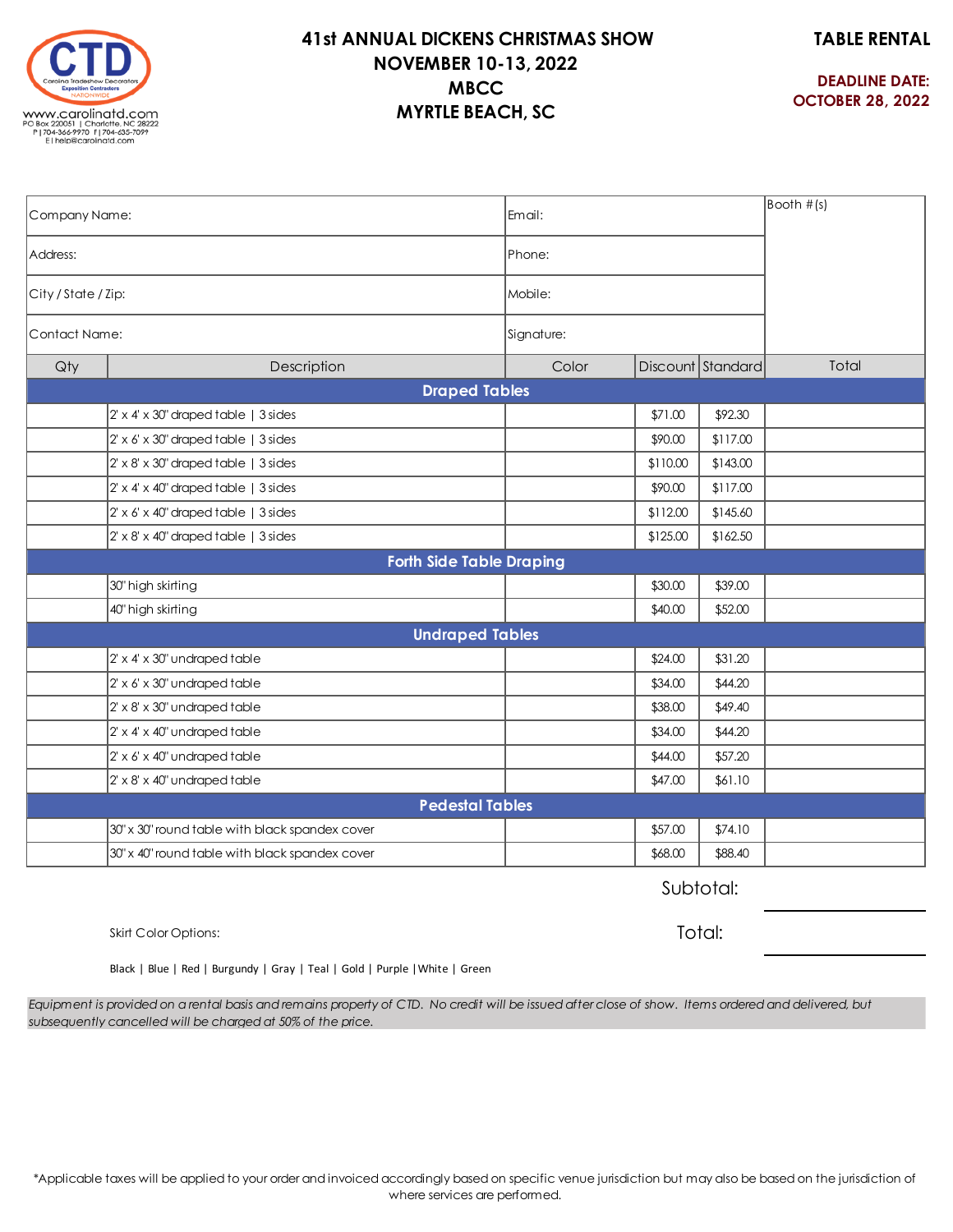

**ACCESSORIES RENTAL**

**DEADLINE DATE: OCTOBER 28, 2022**

| Company Name:                        |                                          | Email:                  |          | $\sqrt{300}$ Booth #(s) |       |
|--------------------------------------|------------------------------------------|-------------------------|----------|-------------------------|-------|
| Address:                             |                                          | Phone:                  |          |                         |       |
| City / State / Zip:<br>Contact Name: |                                          | Mobile:                 |          |                         |       |
|                                      |                                          | Signature:              |          |                         |       |
| Qty                                  | Description                              | Color                   | Discount | Standard                | Total |
|                                      |                                          | <b>Chairs</b>           |          |                         |       |
|                                      | Padded Side Chair                        |                         | \$37.00  | \$48.10                 |       |
|                                      | Padded Stool                             | Gray                    | \$30.00  | \$39.00                 |       |
|                                      | Folding Chair                            | <b>Black</b>            | \$14.00  | \$18.20                 |       |
|                                      |                                          | <b>Table Top Risers</b> |          |                         |       |
|                                      | 4' draped riser                          | White                   | \$15.00  | \$19.50                 |       |
|                                      | 6' draped riser                          | White                   | \$30.00  | \$39.00                 |       |
|                                      | 8' draped riser                          | White                   | \$43.00  | \$55.90                 |       |
|                                      |                                          | <b>Draping</b>          |          |                         |       |
|                                      | 3' high pipe and drape   per linear foot |                         | \$5.50   | \$7.15                  |       |
|                                      | 8' high pipe and drape   per linear foot |                         | \$11.00  | \$14.30                 |       |
|                                      |                                          | <b>Accessories</b>      |          |                         |       |
|                                      | Literature Rack                          | Chrome                  | \$95.00  | \$123.50                |       |
|                                      | Easel                                    | Chrome                  | \$20.00  | \$26.00                 |       |
|                                      | 22" x 28" Sign holder                    | Chrome                  | \$95.00  | \$123.50                |       |
|                                      | Bag Stand                                |                         | \$55.00  | \$71.50                 |       |
|                                      | <b>Garment Rack</b>                      |                         | \$50.00  | \$65.00                 |       |
|                                      | Coat Tree                                |                         | \$40.00  | \$52.00                 |       |
|                                      | Wastebasket                              |                         | \$12.00  | \$15.60                 |       |
|                                      | 2'x8' Grid                               | <b>Black</b>            | \$55.00  | \$71.50                 |       |
|                                      | 4'x8' Pegboard                           | White                   | \$100.00 | \$130.00                |       |
|                                      | Drape Color Options:                     |                         |          | Subtotal:               |       |

Drape Color Options:

Black | Blue | Red | Navy | Gray | Teal | Gold |White

Total:

*Equipment is provided on a rental basis and remains property of CTD. No credit will be issued after close of show. Items ordered and delivered, but subsequently cancelled will be charged at 50% of the price.*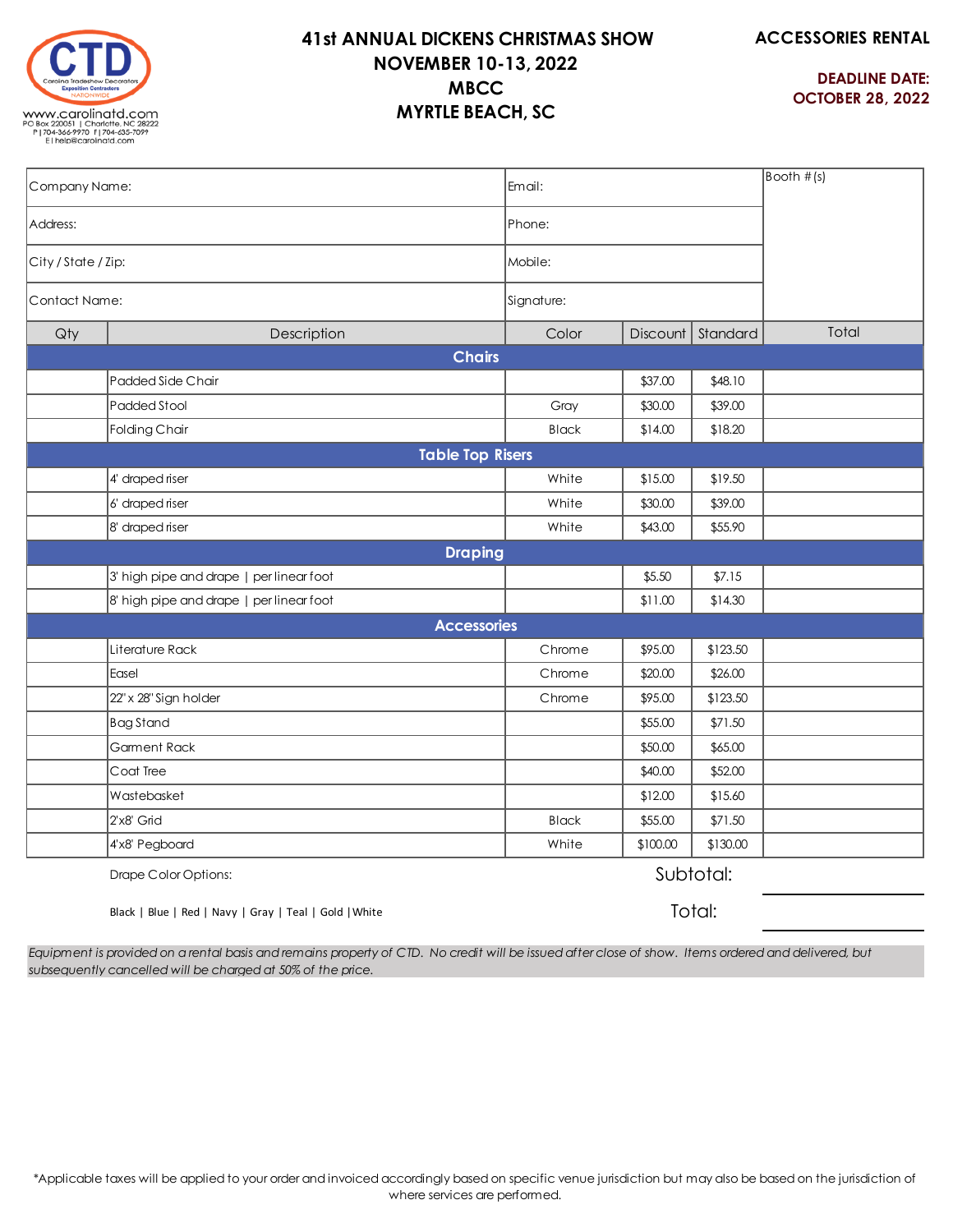

| Company Name:       |                                                                                                                                                                                           | lEmail:        | $\vert$ Booth $\#$ (s)  |       |
|---------------------|-------------------------------------------------------------------------------------------------------------------------------------------------------------------------------------------|----------------|-------------------------|-------|
| Address:            |                                                                                                                                                                                           | <b>IPhone:</b> |                         |       |
| City / State / Zip: |                                                                                                                                                                                           | Mobile:        |                         |       |
| Contact Name:       |                                                                                                                                                                                           | Signature:     |                         |       |
| Category            | Description                                                                                                                                                                               | Rate per CWT   | <b>Estimated Weight</b> | Total |
| D                   | Any freight received at the Show Site on or after <b>November 8, 2022</b> via<br>common carrier and can be unloaded at the warehouse dock with no<br>addition handling requirements       | \$72.00        |                         |       |
| E                   | Any freight received at the Show Site on or after <b>November 8, 2022</b> via UPS<br>Ground, UPS Air, FEDEX ground, FEDEX air, USPS, Van Line or other specialized<br>camer.              | \$82.00        |                         |       |
| P                   | Any freight received at the Show Site on or after November 8, 2022 via UPS<br>Ground, UPS Air, FEDEX ground, FEDEX air, USPS with a total shipment of 50<br>Ibs or less 1st box only fee. | \$48.00        |                         |       |
| <b>PA</b>           | Above additional packages per package                                                                                                                                                     | \$16.00        |                         |       |
| SSOT                | Any freight arriving before 8:00 am or after 4:00 pm Monday - Friday, all day<br>Saturday and Sunday will be charged this additional fee.                                                 | \$22.00        |                         |       |
| <b>SST</b>          | Any freight arriving before <b>November 8, 2022</b> to the Show Site will be<br>charged this additional fee.                                                                              | \$31.00        |                         |       |
| <b>RW</b>           | Return to warehouse at show close (Minimum Charge \$200.00)                                                                                                                               | \$45.00        |                         |       |
|                     |                                                                                                                                                                                           |                |                         |       |

Total Estimated Material Handling: **\$**

## Show Site Address

*Receiving starts November 8, 2022* CTD | MBCC 2022 DICKENS SHOW 2101 N OAK ST. MYRTLE BEACH, SC 29577